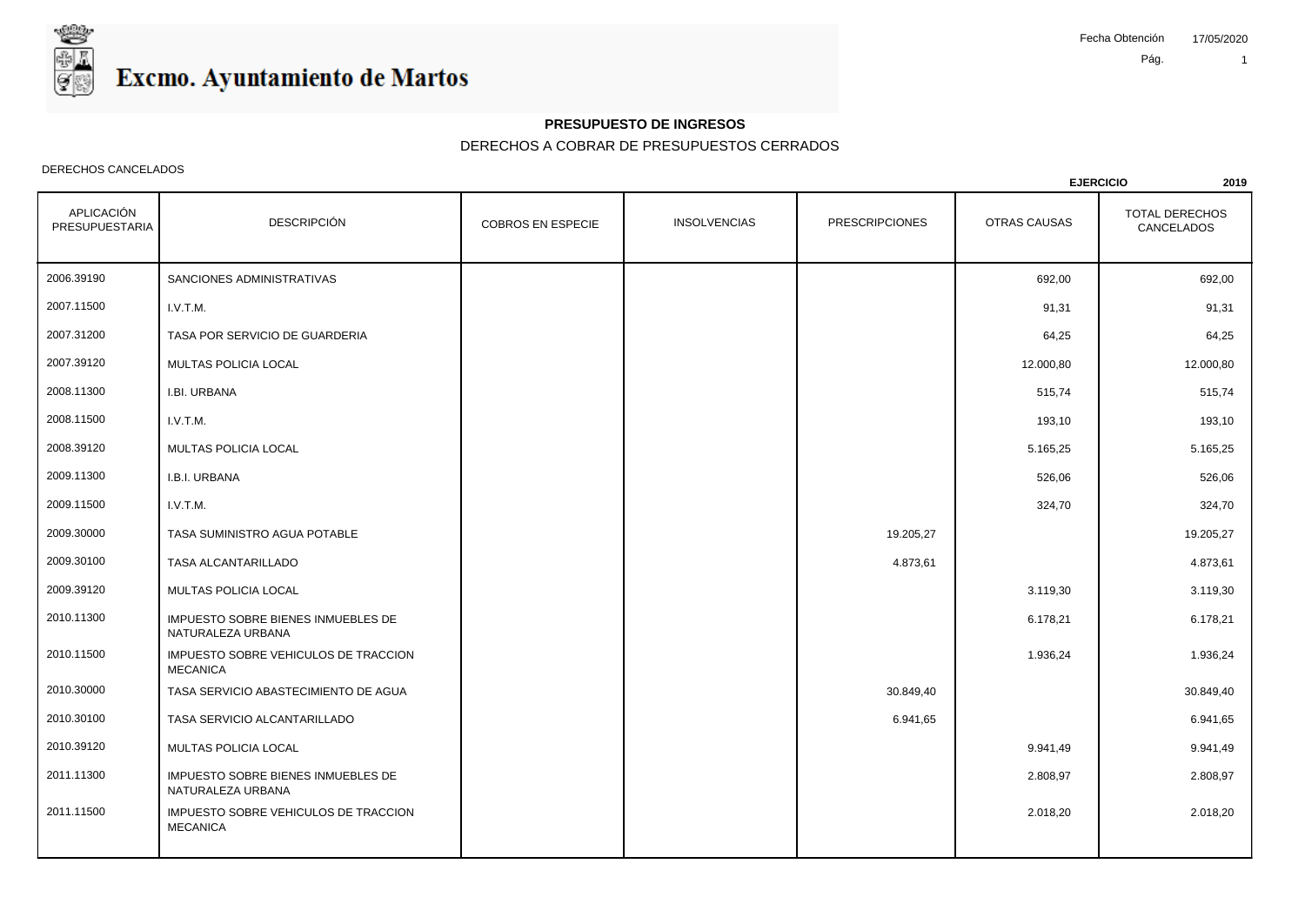

### **PRESUPUESTO DE INGRESOS**

## DERECHOS A COBRAR DE PRESUPUESTOS CERRADOS

#### DERECHOS CANCELADOS

|                              |                                                                      |                          |                     |                       | <b>EJERCICIO</b> | 2019                                |
|------------------------------|----------------------------------------------------------------------|--------------------------|---------------------|-----------------------|------------------|-------------------------------------|
| APLICACIÓN<br>PRESUPUESTARIA | <b>DESCRIPCIÓN</b>                                                   | <b>COBROS EN ESPECIE</b> | <b>INSOLVENCIAS</b> | <b>PRESCRIPCIONES</b> | OTRAS CAUSAS     | <b>TOTAL DERECHOS</b><br>CANCELADOS |
| 2011.30000                   | TASA SERVICIO ABASTECIMIENTO DE AGUA                                 |                          |                     | 23.139,18             |                  | 23.139,18                           |
| 2011.30100                   | TASA SERVICIO ALCANTARILLADO                                         |                          |                     | 3.662,96              |                  | 3.662,96                            |
| 2011.39120                   | MULTAS POLICIA LOCAL                                                 |                          |                     |                       | 12.482,24        | 12.482,24                           |
| 2011.45100                   | S.A.E.: APORTACIONES (E. TALLER, CASA<br>OFICIOS)                    |                          |                     |                       | 2.896,94         | 2.896,94                            |
| 2012.11300                   | IMPUESTO SOBRE BIENES INMUEBLES DE<br>NATURALEZA URBANA              |                          |                     |                       | 17.536,15        | 17.536,15                           |
| 2012.11500                   | IMPUESTO SOBRE VEHICULOS DE TRACCION<br><b>MECANICA</b>              |                          |                     |                       | 2.098,44         | 2.098,44                            |
| 2012.30000                   | TASA SERVICIO ABASTECIMIENTO DE AGUA                                 |                          |                     | 9.045,70              |                  | 9.045,70                            |
| 2012.30100                   | TASA SERVICIO ALCANTARILLADO                                         |                          |                     | 1.431,93              |                  | 1.431,93                            |
| 2012.30200                   | TASA SERVICIO RECOGIDA DE BASURAS                                    |                          |                     |                       | 1.772,68         | 1.772,68                            |
| 2012.33902                   | TASA PUESTOS, BARRACAS Y DEMAS EN VIA<br><b>PUBLICA</b>              |                          |                     |                       | 33,60            | 33,60                               |
| 2012.39120                   | <b>MULTAS POLICIA LOCAL</b>                                          |                          |                     |                       | 19.871,24        | 19.871.24                           |
| 2012.39190                   | OTRAS MULTAS Y SANCIONES                                             |                          |                     |                       | 120,00           | 120,00                              |
| 2013.11200                   | IMPUESTO SOBRE BIENES INMUEBLES DE<br>NATURALEZA RUSTICA             |                          |                     |                       | 4.774,16         | 4.774,16                            |
| 2013.11300                   | IMPUESTO SOBRE BIENES INMUEBLES DE<br>NATURALEZA URBANA              |                          |                     |                       | 40.266,40        | 40.266,40                           |
| 2013.11500                   | IMPUESTO SOBRE VEHICULOS DE TRACCION<br><b>MECANICA</b>              |                          |                     |                       | 24.709,74        | 24.709,74                           |
| 2013.11600                   | <b>IMPUESTO SOBRE INCREMENTO VALOR</b><br>TERRENOS NATURALEZA URBANA |                          |                     |                       | 560,82           | 560,82                              |
| 2013.13000                   | IMPUESTO SOBRE ACTIVIDADES<br><b>ECONOMICAS</b>                      |                          |                     |                       | 4.191,03         | 4.191,03                            |
| 2013.30000                   | TASA SERVICIO ABASTECIMIENTO DE AGUA                                 |                          |                     | 6.076,90              |                  | 6.076,90                            |
|                              |                                                                      |                          |                     |                       |                  |                                     |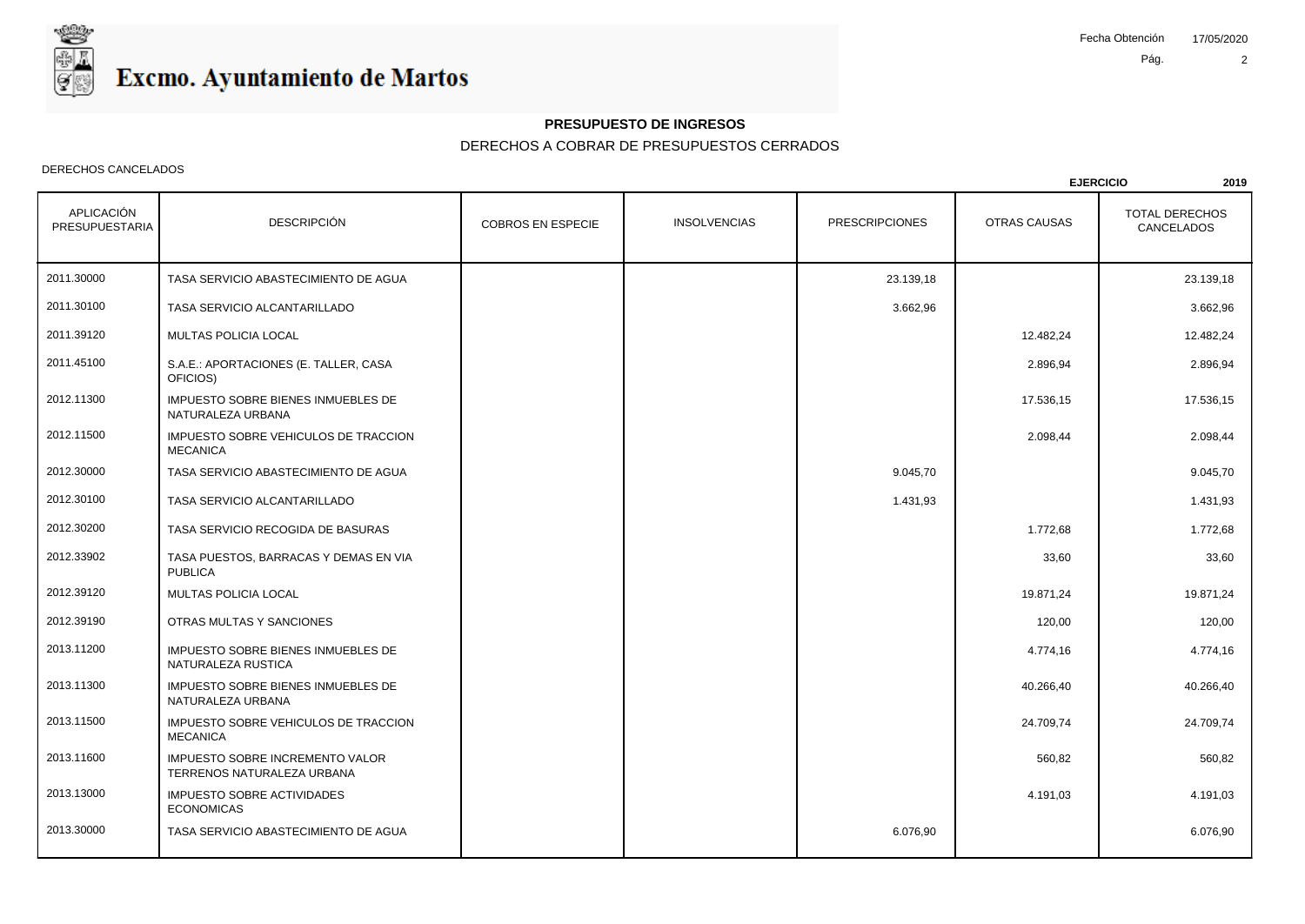

### **PRESUPUESTO DE INGRESOS**

## DERECHOS A COBRAR DE PRESUPUESTOS CERRADOS

#### DERECHOS CANCELADOS

|                              |                                                               |                          |                     |                       |              | <b>EJERCICIO</b><br>2019            |
|------------------------------|---------------------------------------------------------------|--------------------------|---------------------|-----------------------|--------------|-------------------------------------|
| APLICACIÓN<br>PRESUPUESTARIA | <b>DESCRIPCIÓN</b>                                            | <b>COBROS EN ESPECIE</b> | <b>INSOLVENCIAS</b> | <b>PRESCRIPCIONES</b> | OTRAS CAUSAS | <b>TOTAL DERECHOS</b><br>CANCELADOS |
| 2013.30100                   | TASA SERVICIO ALCANTARILLADO                                  |                          |                     | 997,21                |              | 997,21                              |
| 2013.30200                   | TASA SERVICIO RECOGIDA DE BASURAS                             |                          |                     |                       | 1.642,25     | 1.642,25                            |
| 2013.31902                   | TASA ESTACION DE AUTOBUSES                                    |                          |                     |                       | 267,50       | 267,50                              |
| 2013.33100                   | TASA ENTRADA VEHICULOS Y RESERVA VIA<br><b>PUBLICA</b>        |                          |                     |                       | 39,78        | 39,78                               |
| 2013.33902                   | TASA PUESTOS, BARRACAS Y DEMAS EN VIA<br><b>PUBLICA</b>       |                          |                     |                       | 50,40        | 50,40                               |
| 2013.39120                   | MULTAS POLICIA LOCAL                                          |                          |                     |                       | 39.128,06    | 39.128,06                           |
| 2013.39190                   | OTRAS MULTAS Y SANCIONES                                      |                          |                     |                       | 4.611,00     | 4.611,00                            |
| 2013.54100                   | ARRENDAMIENTO FINCAS URBANAS                                  |                          |                     |                       | 212,10       | 212,10                              |
| 2014.11200                   | IMPUESTO SOBRE BIENES INMUEBLES DE<br>NATURALEZA RUSTICA      |                          |                     |                       | 2.434,79     | 2.434,79                            |
| 2014.11300                   | IMPUESTO SOBRE BIENES INMUEBLES DE<br>NATURALEZA URBANA       |                          |                     |                       | 54.294,74    | 54.294,74                           |
| 2014.11500                   | IMPUESTO SOBRE VEHICULOS DE TRACCION<br><b>MECANICA</b>       |                          |                     |                       | 32.232,16    | 32.232,16                           |
| 2014.11600                   | IMPUESTO SOBRE INCREMENTO VALOR<br>TERRENOS NATURALEZA URBANA |                          |                     |                       | 1.370,65     | 1.370,65                            |
| 2014.13000                   | IMPUESTO SOBRE ACTIVIDADES<br><b>ECONOMICAS</b>               |                          |                     |                       | 1.401,76     | 1.401,76                            |
| 2014.30200                   | TASA SERVICIO RECOGIDA DE BASURAS                             |                          |                     |                       | 1.846,70     | 1.846.70                            |
| 2014.31902                   | TASA ESTACION DE AUTOBUSES                                    |                          |                     |                       | 160,50       | 160,50                              |
| 2014.31903                   | TASA EMISORA MUNICIPAL                                        |                          |                     |                       | 84,00        | 84,00                               |
| 2014.33100                   | TASA ENTRADA VEHICULOS Y RESERVA VIA<br><b>PUBLICA</b>        |                          |                     |                       | 424,32       | 424,32                              |
| 2014.33902                   | TASA PUESTOS, BARRACAS Y DEMAS EN VIA<br><b>PUBLICA</b>       |                          |                     |                       | 134,40       | 134,40                              |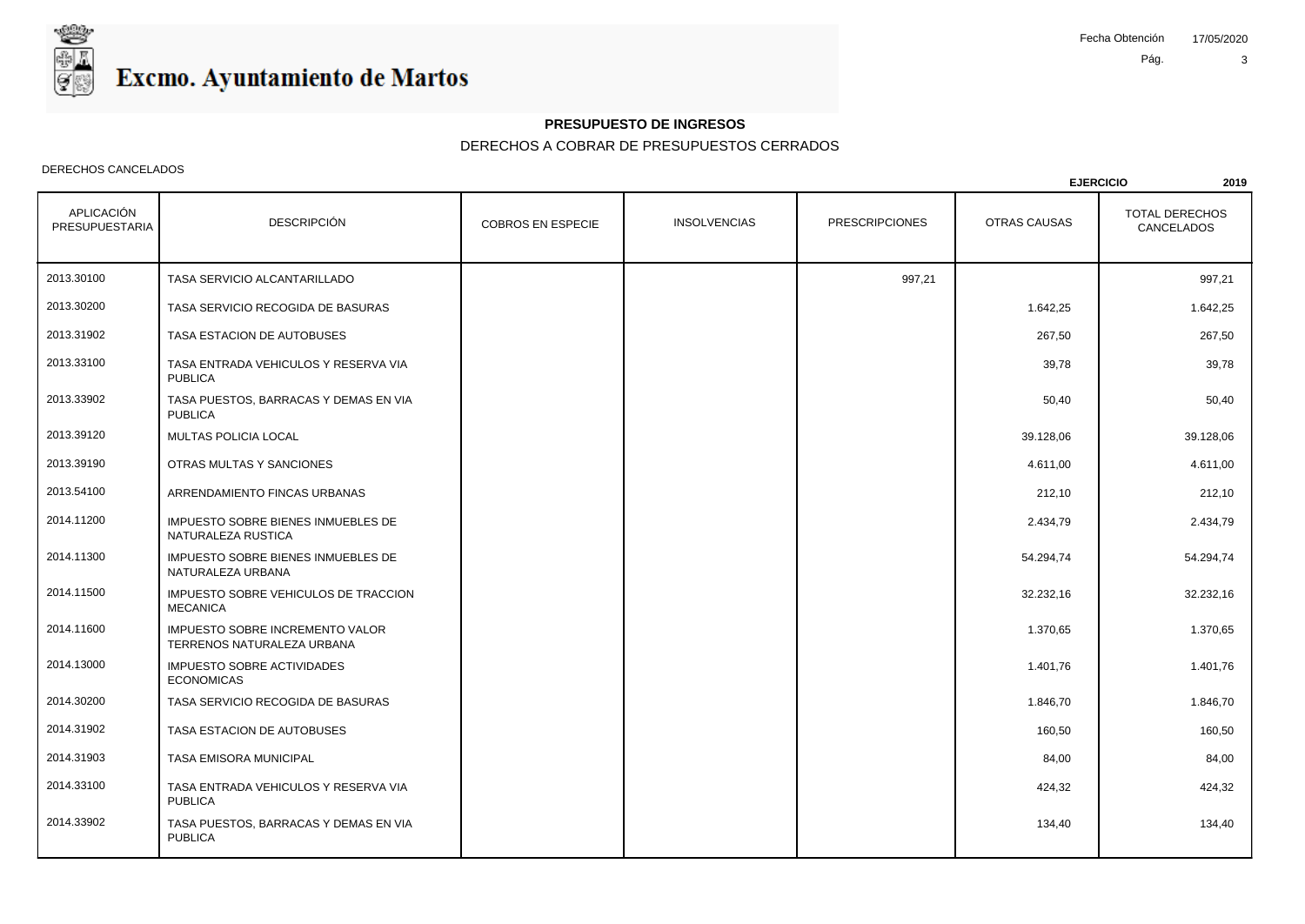

## **PRESUPUESTO DE INGRESOS**

## DERECHOS A COBRAR DE PRESUPUESTOS CERRADOS

#### DERECHOS CANCELADOS

|                              |                                                                |                          |                     |                       |              | <b>EJERCICIO</b><br>2019            |
|------------------------------|----------------------------------------------------------------|--------------------------|---------------------|-----------------------|--------------|-------------------------------------|
| APLICACIÓN<br>PRESUPUESTARIA | <b>DESCRIPCIÓN</b>                                             | <b>COBROS EN ESPECIE</b> | <b>INSOLVENCIAS</b> | <b>PRESCRIPCIONES</b> | OTRAS CAUSAS | <b>TOTAL DERECHOS</b><br>CANCELADOS |
| 2014.39120                   | MULTAS POLICIA LOCAL                                           |                          |                     |                       | 44.792,20    | 44.792,20                           |
| 2014.39190                   | OTRAS MULTAS Y SANCIONES                                       |                          |                     |                       | 1.802,00     | 1.802,00                            |
| 2014.54100                   | ARRENDAMIENTO FINCAS URBANAS                                   |                          |                     |                       | 424,20       | 424,20                              |
| 2015.11200                   | IMPUESTO SOBRE BIENES INMUEBLES DE<br>NATURALEZA RUSTICA       |                          |                     |                       | 581,65       | 581,65                              |
| 2015.11300                   | IMPUESTO SOBRE BIENES INMUEBLES DE<br>NATURALEZA URBANA        |                          |                     |                       | 17.192,40    | 17.192,40                           |
| 2015.11500                   | IMPUESTO SOBRE VEHICULOS DE TRACCION<br><b>MECANICA</b>        |                          |                     |                       | 12.943,10    | 12.943,10                           |
| 2015.11600                   | IMPUESTO SOBRE INCREMENTO VALOR<br>TERRENOS NATURALEZA URBANA  |                          |                     |                       | 452,03       | 452,03                              |
| 2015.29000                   | IMPUESTO SOBRE CONSTRUCCIONES.<br><b>INSTALACIONES Y OBRAS</b> |                          |                     |                       | 20,02        | 20,02                               |
| 2015.30200                   | TASA SERVICIO RECOGIDA DE BASURAS                              |                          |                     |                       | 371,36       | 371,36                              |
| 2015.31101                   | TASA UNIDAD ESTANCIA DIURNA CON<br>TERAPIA OCUPACIONAL LA PEÑA |                          |                     |                       | 91,73        | 91,73                               |
| 2015.31900                   | TASA POR SERVICIO DE CEMENTERIO<br><b>MUNICIPAL</b>            |                          |                     |                       | 363,90       | 363,90                              |
| 2015.31903                   | TASA EMISORA MUNICIPAL                                         |                          |                     |                       | 188,00       | 188,00                              |
| 2015.32500                   | TASA EXPEDICION DOCUMENTOS ADTVOS.,<br>UTIL. FOTOCOP. Y FAX.   |                          |                     |                       | 68,95        | 68,95                               |
| 2015.33100                   | TASA ENTRADA VEHICULOS Y RESERVA VIA<br><b>PUBLICA</b>         |                          |                     |                       | 225,42       | 225,42                              |
| 2015.33500                   | TASA POR OCUPACION DE LA VIA PUBLICA<br><b>CON TERRAZAS</b>    |                          |                     |                       | 318,00       | 318,00                              |
| 2015.33902                   | TASA PUESTOS, BARRACAS Y DEMAS EN VIA<br><b>PUBLICA</b>        |                          |                     |                       | 100,80       | 100,80                              |
| 2015.39120                   | MULTAS POLICIA LOCAL                                           |                          |                     |                       | 46.547,87    | 46.547,87                           |
|                              |                                                                |                          |                     |                       |              |                                     |